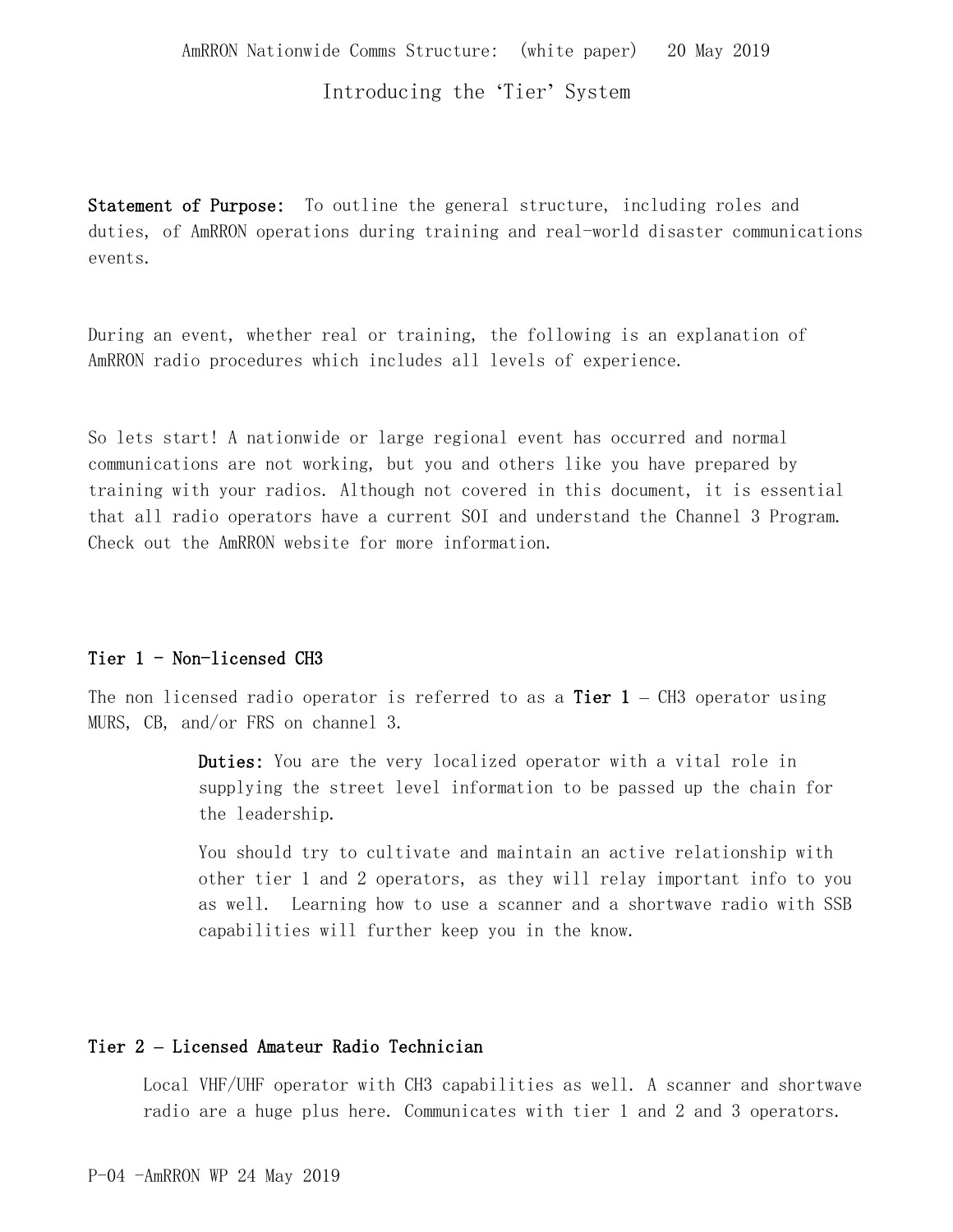AmRRON Nationwide Comms Structure: (white paper) 20 May 2019

Introducing the 'Tier' System

Duties: Realize the importance of your role as "boots on the ground" collecting and exchanging information on a local level is crucial to our mission.

Cultivate and maintain relationships with tier 1 and 3 operators.

### Tier 3 **–** HF Operator

Must be able to send information in brief but concise format between themselves, NCS's and back to the Technician. HF/VHF/UHF required. Communicates with tier 2 and 4 operators.

Duties: Act as a liaison between the tier 2 and 4 operators

Exchange information between tier 2 operators keeping them in the loop.

Pass important message traffic to a NCS using the band and mode described in the SOI.

Whenever possible use digital modes with the AmRRON Custom forms for message traffic. Also read and understand the white paper explaining "file naming"

If you have NCS experience then step up to the plate when needed. And remember our goal is to pass critical message traffic, please be mindful of others that may need your help with passing traffic. Also please closely follow the directions of a NCS.

NOTE: Tiers 4, 5, and 6 are volunteer AmRRON Corps operators who have previously coordinated with AmRRON National to fill the positions of NCS, Backbone, and SIGCEN using the designation N, B and S after their call sign.

P-04 -AmRRON WP 24 May 2019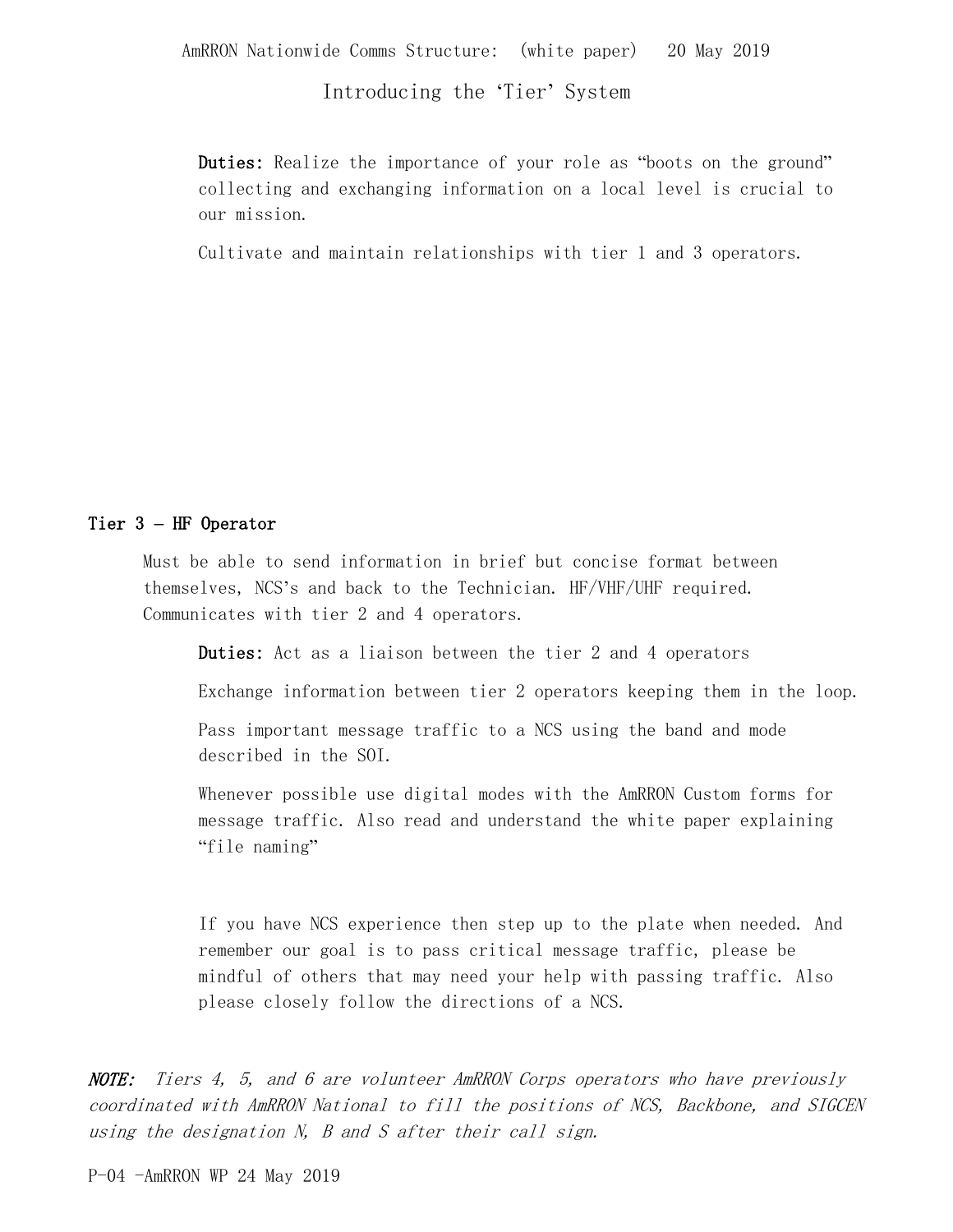### Introducing the 'Tier' System

### Tier 4 **–** NCS

HF operator with experience in being a Net Control Station. Must be able to administer order in the midst of chaos. Digital radio experience is a must in FLDIGI, FLMSG, and FLAMP. Communicates with tier 3, 5 and 6 operators. You have big shoes to fill here!

Duties: Must take charge and direct the flow of traffic using whatever mode is the fastest and most accurate.

Ensures that traffic is passed to other (liaison stations) tier 4, 5 and 6 operators based upon priority and need.

Also needs to keep the tier 3 operators informed of the next window of operation and process EXSUMS as they are issued. It is not your job to reassemble message traffic into K2s forms. You have enough to do already.

#### Tier 5 **–** The Backbone

HF Operators with a strong persistent signal presence and one who is highly skilled at Garim, FLDIGI, FLMSG, FLAMP, FSQCALL, and JS8CALL. Must be able to have radio on for a majority of the day. His/her function is to maintain a repository of message traffic. Communicates with tier 3, 4, 5, and 6 operators.

Duties: Create, maintain and increase size of "Backbone Network" Utilize the 20 meter window for national communications  $(2000z-2300z)$ Have a working knowledge of the "Gray Line" Keep your Garim file structure up to date and clutter free Repackage message traffic into FLMSG/FLAMP files if needed. Stay aware of all message traffic from Tier 3,4,5 and 6 operators.

### Tier 6 **–** SIGCEN

P-04 -AmRRON WP 24 May 2019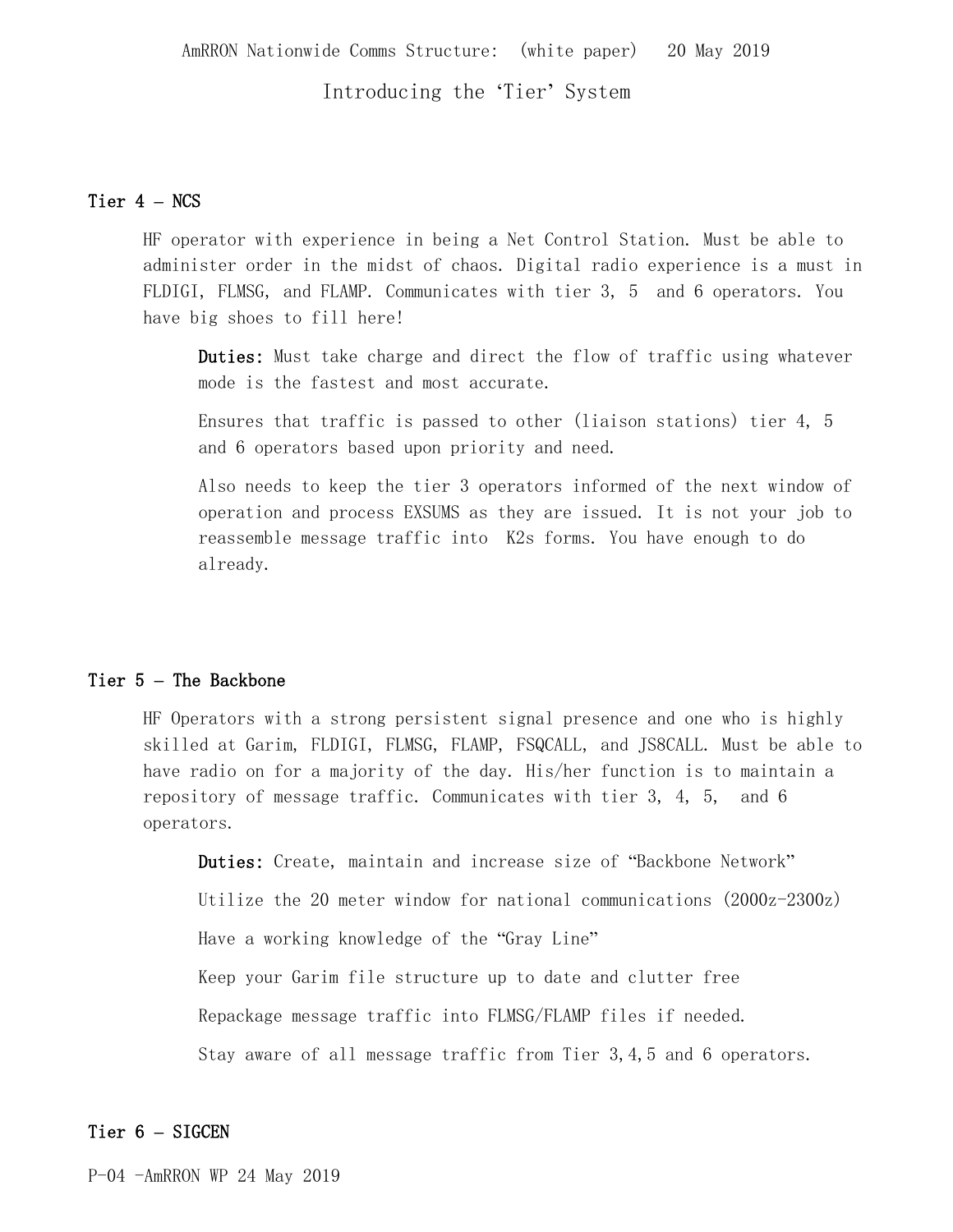AmRRON Nationwide Comms Structure: (white paper) 20 May 2019

Introducing the 'Tier' System

HF operators with significant experience in all HF modes with the added experience of intel gathering, prioritizing, battle tracking and analyzing for leadership decision making. Must have all needed HF/VHF/UHF/CH3 and scanner equipment. Communicates with tier 3, 4 and 6 operators.

Duties: Have a system and the equipment to maintain awareness of all critical information.

Must be able to prioritize the information and repackage it for clear and concise consumption by the leadership to help them make important decisions.

Higher Echelons: Served agencies or elected/community/emergency response leadership, to help them coordinate logistics and planning and make critical decisions, and:

Lower Echelons: Distribution of information to Net Control Station (NCS) operators and at times, the general audience of the network, consisting of compiled Initial Event Summaries, SITREPs, Public Information Announcements, and Executive Summaries to keep all participants in the network informed.

Must be able to keep a persistent presence especially during a crisis or emergency.

Work closely with tier 4 and 6 operators.

# So this is how it will go!

Tier 1 operators are sharing messages with each other and one of them passes a message to a Tier 2 operator.